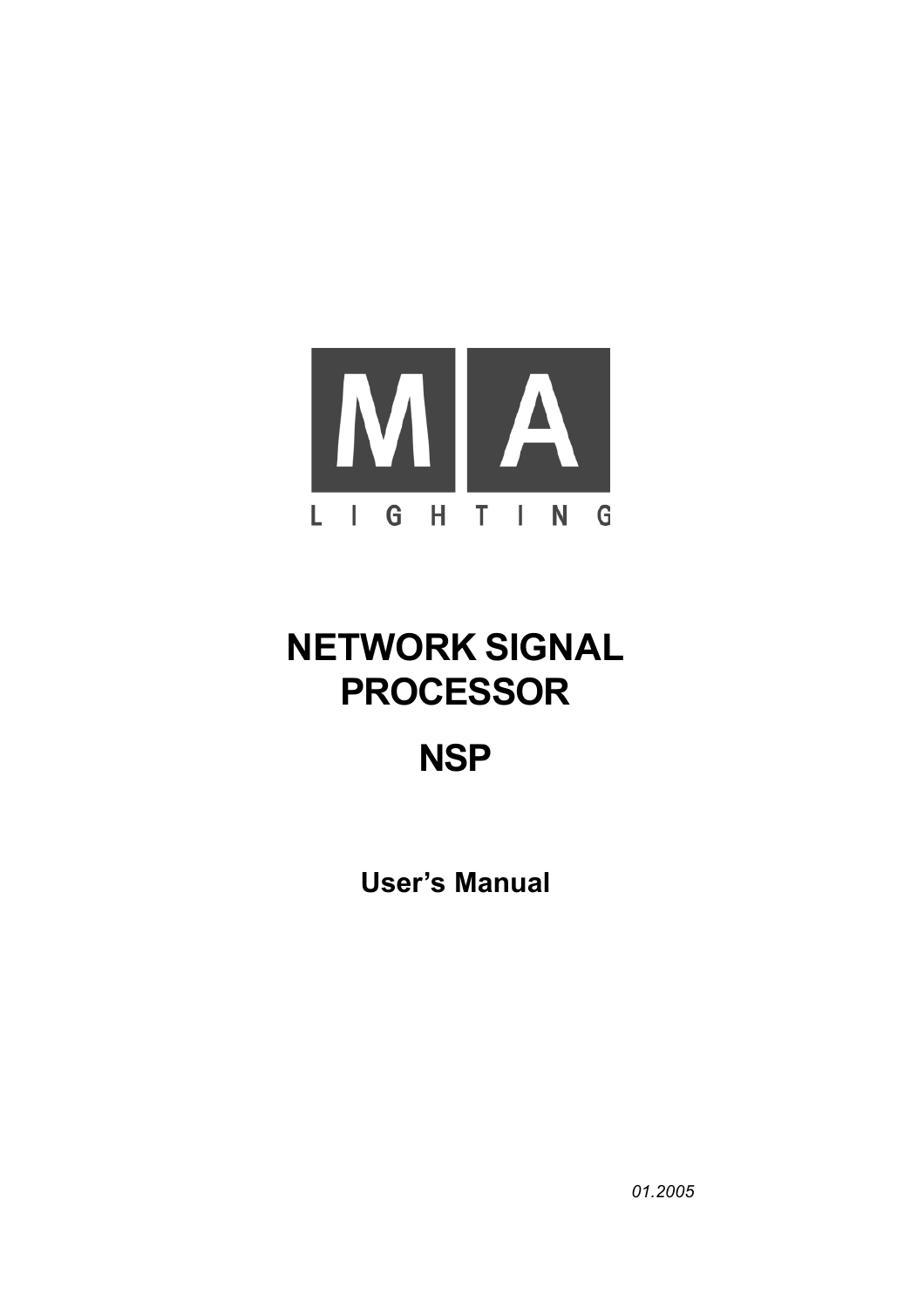# **Contents**

| 1. Introduction                     | 3  |
|-------------------------------------|----|
| 2. Controls and connection ports    | 5  |
| 3. Menu tree                        |    |
| 4. The Menus                        | 8  |
| 4.1 The Main Display                | 8  |
| 4.2 The Info menu                   | 8  |
| 4.3 The Config menu                 | 9  |
| 5. Update                           | 13 |
| 6. Commissioning                    | 13 |
| <b>7. Specifications</b>            | 14 |
| 8. Inputs and outputs               | 14 |
| 9. Important safety instructions    | 15 |
| <b>10.DECLARATION OF CONFORMITY</b> | 16 |
|                                     |    |

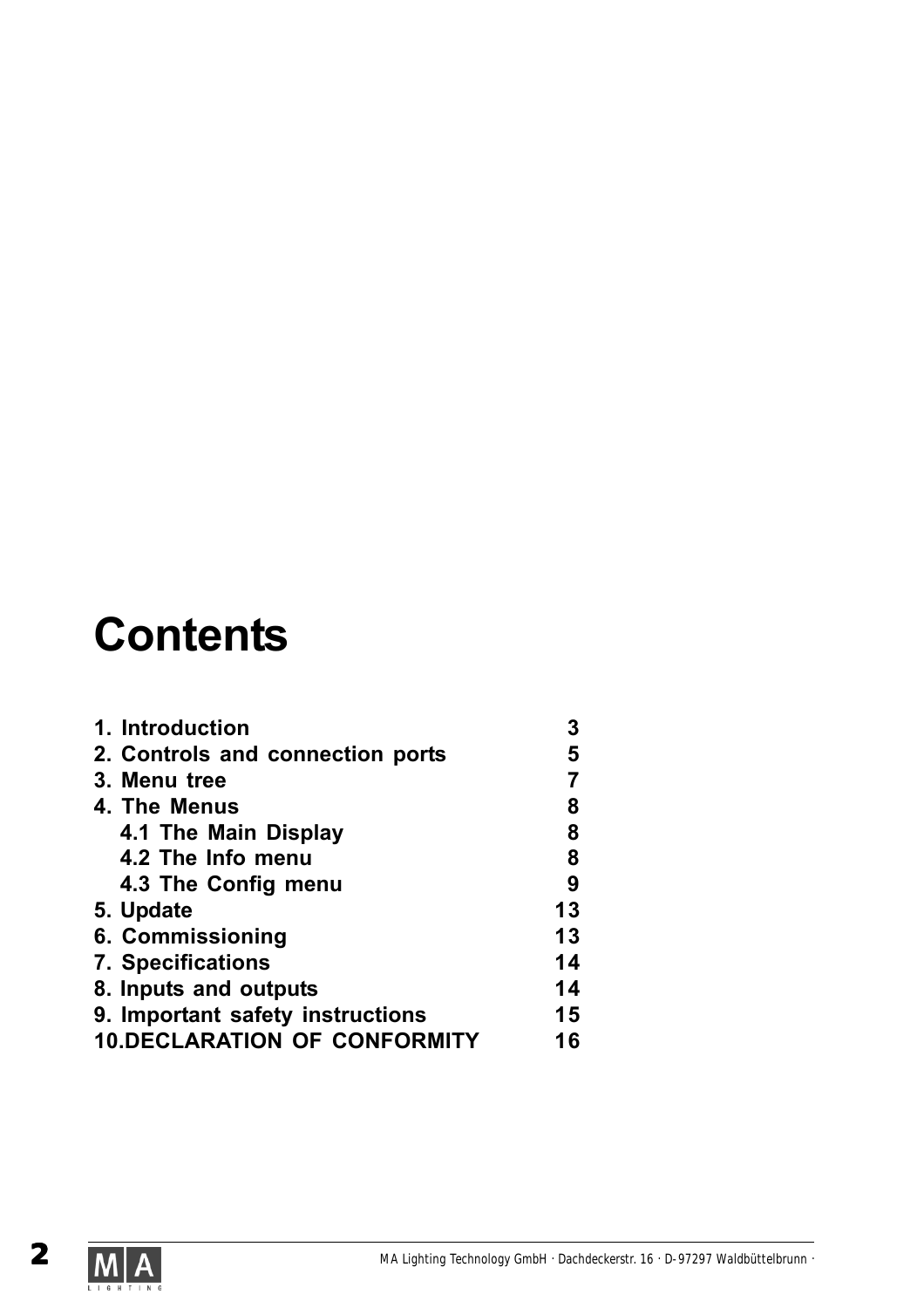### **1. Introduction**

The NETWORK SIGNAL PROCESSOR (NSP) can be used as a channel expansion or as an Artnet hub. Up to 2048 channels can be output to 4 separate DMX universes. ARTNET and MA-NET can be used as protocols.

Special Features:

- Simple handling due to few, distinct menus
- Free assignment of XLR outputs to 64 DMX universes.

Combinations possible with:

grandMA: as a channel expansion with maximum 16 NSPs on 32,768 DMX channels / 16,384 parameters.

grandMA Ultralight: As channel expansion

grandMA Light: As channel expansion

grandMA Micro: Not possible, as the console can only network with the 3D Visualizer

offline / on PC: as a DMX output, for programming and playback, there is no "real" console necessary. NOTE: Although you can run a grandMA 3D and a grandMA onPC/Offline with one loopback address on a PC at the same time, network failures can occur when running both applications on a "real" network adapter (e.g. in order to connect a NSP or an external grandMA network). In this case, the installation of a second network adapter, and, if needed, of a second graphics adapter, can solve the occurring problems; in case of doubt, contact our technical service.

#### MA NETWORK:

The NSPs can be configured on the console from the TOOLS menu or from the NSP menus. Updating the software can be performed in no time from the console. Using NSPs, depending on the console, up to a maximum of 16,384 parameters on 64 DMX lines are possbile for 16 NSPs.

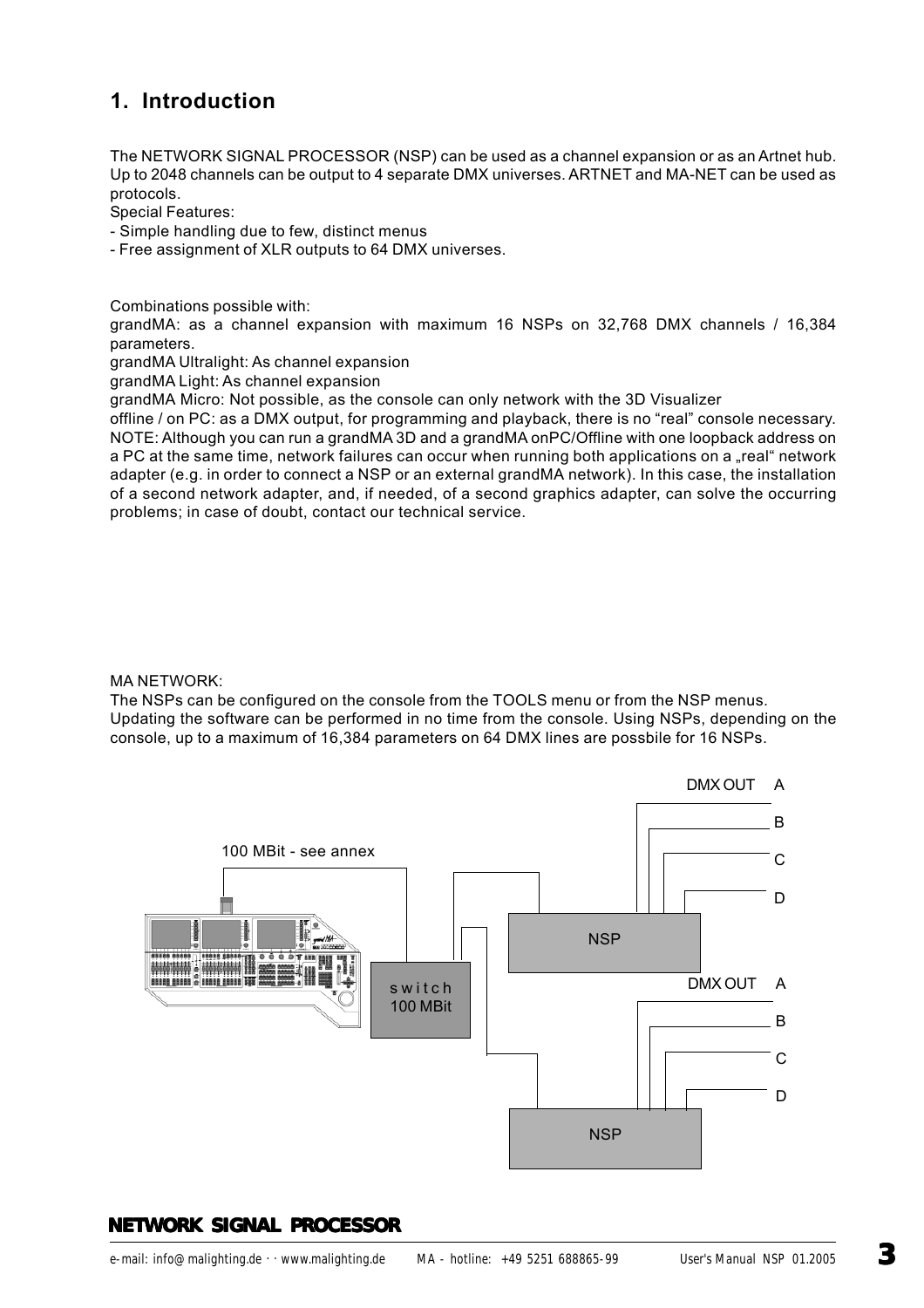#### **ARTNET:**

This protocol can only handle up to 4,096 channels. Below this limit, it is possible to run ARTNET and MA-NET simultaneously, above it, there will be an automatic switch over to MA-NET. ARTNET nodes can only be configured in the NSP menu.

**Note: The NSP cannot be updated from the console and will not be visible under SETUP / SOFTWARE UPDATE. In order to update it, set the NSP to MA-NET.**



NSP use on different consoles:

| Max Param.w&oExten. Protocol for<br>Max Param. w Exten.<br>with Chip |                | <4096channels               | <b>Protocol for</b> | <b>Max channels</b><br>>4096channels with Exten.<br>for x Universen | Max channels*<br>w x NSP |
|----------------------------------------------------------------------|----------------|-----------------------------|---------------------|---------------------------------------------------------------------|--------------------------|
| grandMA                                                              | 2.048<br>4.096 | MA-NET and<br><b>ARTNET</b> | MA-NET              | 32.768<br>64 universes                                              | 16 NSPs                  |
| grandMA<br>Light                                                     | 2.048<br>4.096 | MA-NET and<br><b>ARTNET</b> | MA-NET              | 32.768<br>64 universes                                              | 16 NSPs                  |
| grandMA<br><b>Ultralight</b>                                         | 1.024          | MA-NET and<br><b>ARTNET</b> | <b>MA-NET</b>       | 32.768<br>64 universes                                              | 16 NSPs                  |
| grandMA<br><b>Micro</b>                                              | 1.024          | <b>ARTNET</b>               |                     | 1.024<br>2 universes                                                | noNSP<br>possible        |
| grandMA<br>Replay                                                    | 2.048<br>4.096 | MA-NET and<br><b>ARTNET</b> | MA-NET              | 32.768<br>64 universes                                              | 16 NSPs                  |
| <b>Offline</b><br>/ onPC                                             |                | MA-NET and<br><b>ARTNET</b> | <b>MA-NET</b>       | 4.096<br>8 universes                                                | 2 NSPs                   |

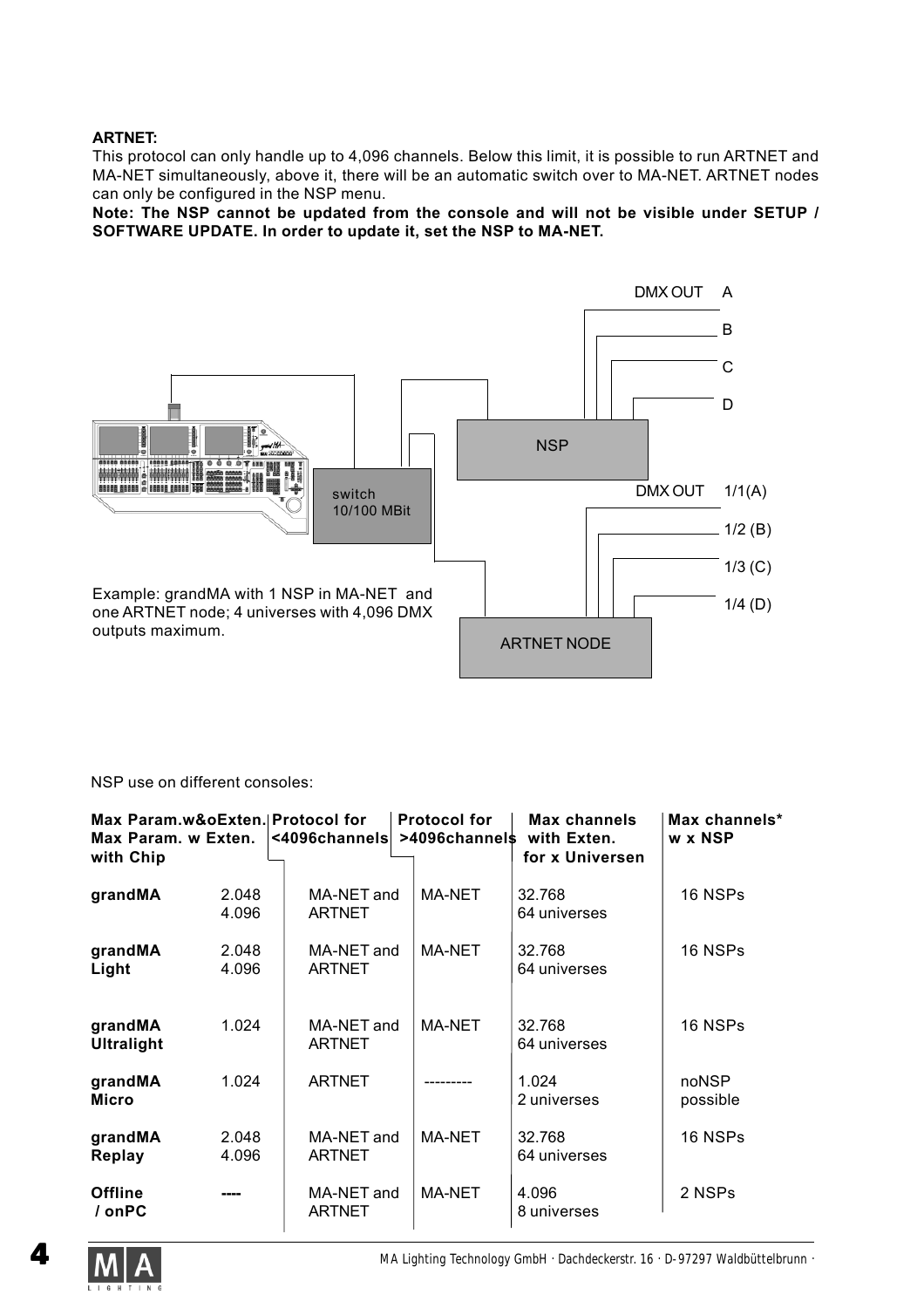## **2 controls and connection ports**





 A continuous tone indicates that an incompatible entry has produced an error< the NSP will boot automatically using the setting before the changes

**ON / OFF** switch

**Keyboard** port for a PS2 keyboard **Mouse** port for a PS2 mouse **VGA** port for a VGA monitor Mouse, keyboard and monitor are important e.g. for trouble shooting, but are not necessary for setup and operation

**LINK** NSP has an active network connection

**DATA** displays the data communication in the network

**ACTV** indicates that the NSP is connected to the console and active **D O/P** indicates that the NSP is sending data (OUTPUT)

**D I/P** indicates that the NSP is receiving data (INPUT)

**ERROR / BOOT** NSP is booting or is on error

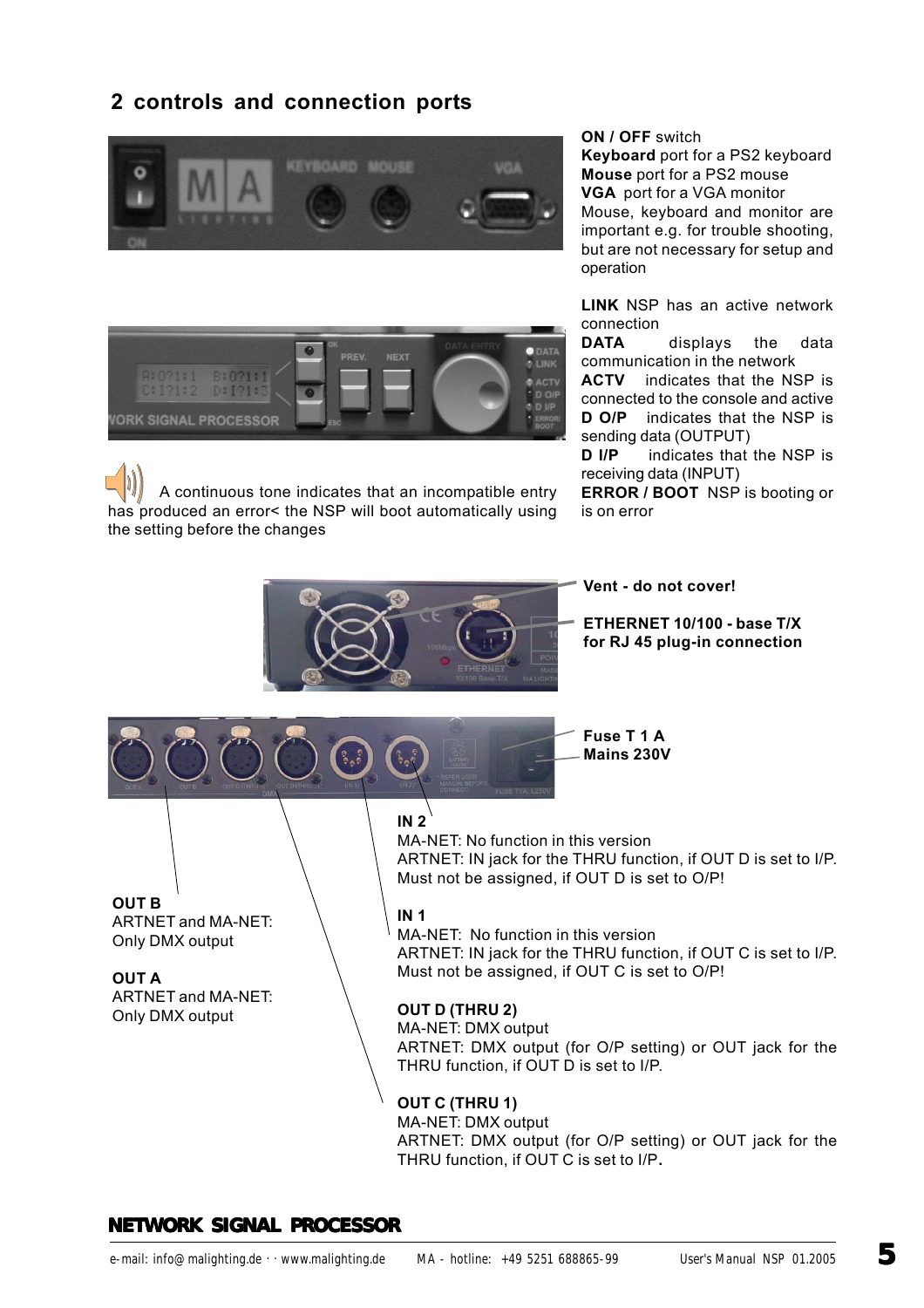## **2 controls**

There are 2 main menus you can scroll through using the PREV and NEXT keys or the Encoder. You can rotate the Encoder or use it as a push button; depending on the respective menu, it has different functions.

#### **Navigating in the menu tree:**

| <b>TOWFIG</b> | CONFIGMODE>  | CONFIG>MODE<br>MA-Net         | Vertical navigation: |
|---------------|--------------|-------------------------------|----------------------|
|               | CONFIG>DMX > | CONFIG>DNX A><br>(ArtNet) O/P |                      |

| CONFIG | CONFIG>MODE> | CONFIG>MODE                   |
|--------|--------------|-------------------------------|
|        |              | <b>MODELS</b>                 |
|        | CONFIG>DMX > | CONFIG>DMX A><br>(ArtNet) O/P |

Horizontal navigation: only possible, if a > is displayed on the right display margin.





 $turn left = up$  turn right = down





#### **Changing a setting:**

- O select the menu (navigate using the keys and Encoder in the menu tree, see above)
- **O** pressing on the Encoder to enter changes
- The element that can be changed, will flash
- O rotating the Encoder to select a new setting
- O If multiple entries are possible in the menu, pressing on the Encoder will bring you to the next entry field; you can select again by rotating the Encoder (EDIT function)
- the red LED light up and a check mark at the right margin indicates that a new selection has been made that you still to be confirm.
- Confirm yours entry
	- discard the setting with **ESC**  the previous setting will be kept or
	- confirm the new setting with **OK** (possible that the NSP will boot automatically)

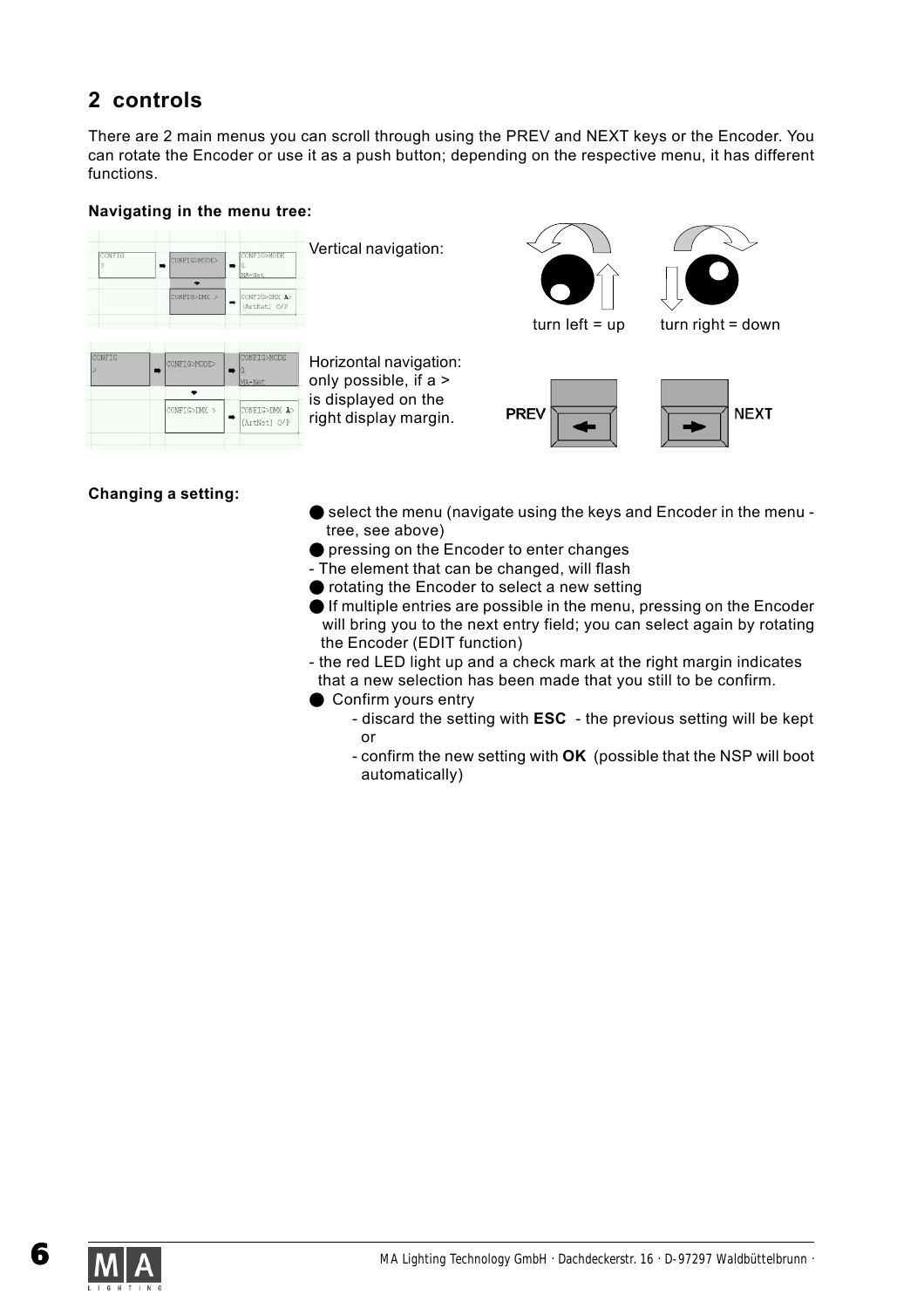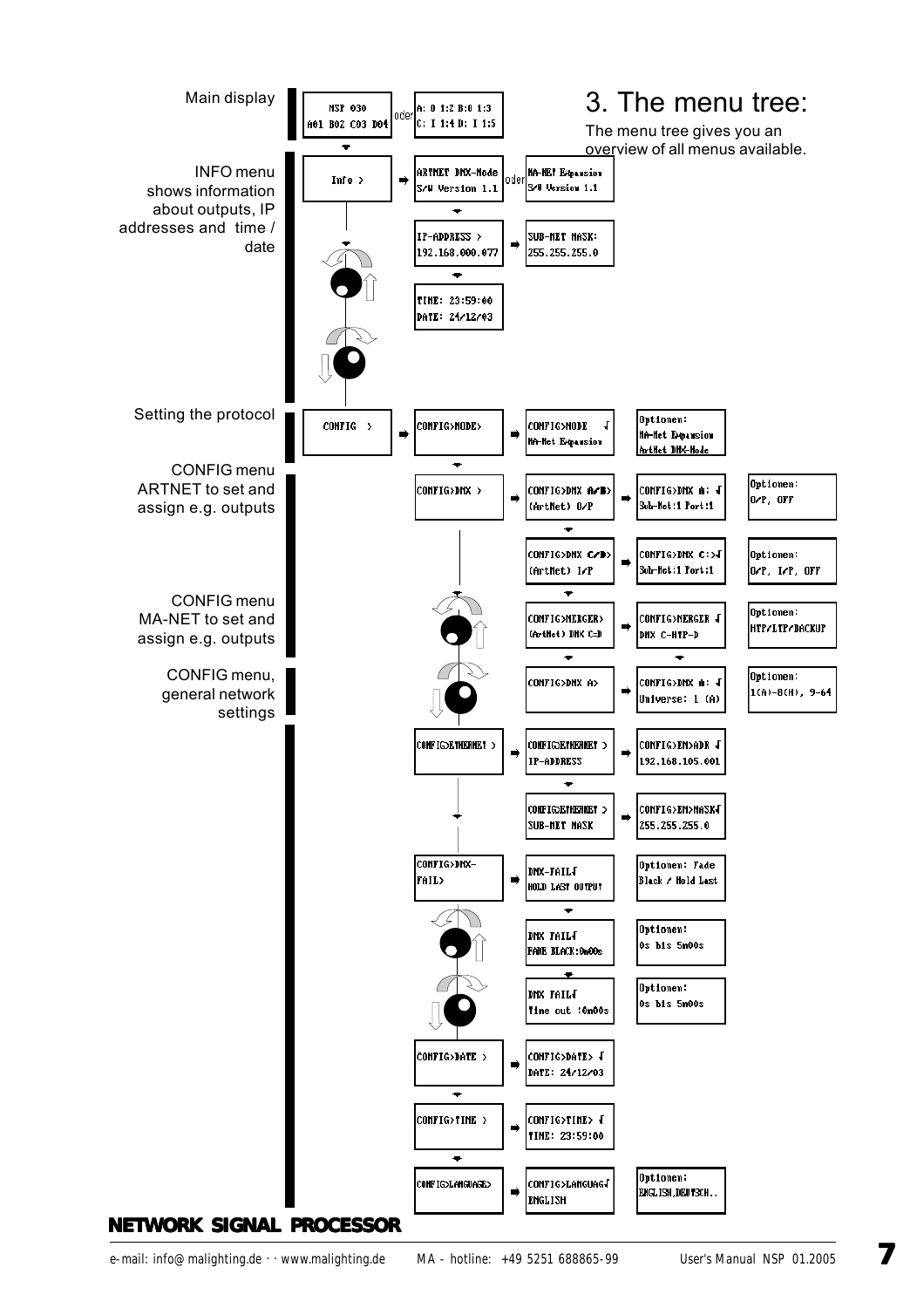### **4. The Menus**

On the front side of the NSP, there is a back-lit LCD display. You can perform all settings using the four keys on the side of the display and by rotating the wheel (so-called Encoder or data entry wheel).

## **4.1 The Main display**

After switching on the NSP, the main display will appear on the LCD. Depending on the set protocol, one of the followings screens will be displayed:



The NSP is active in the MA-Net

The NSP is active in the ARTNET

The NSP is not active, because e.g. no compatible software had been loaded. Update the NSP over the console - see also chapter 5

## **4.2 The INFO menu**

This menu contains only information relating to the NSP setup. You cannot make any changes in this menu.



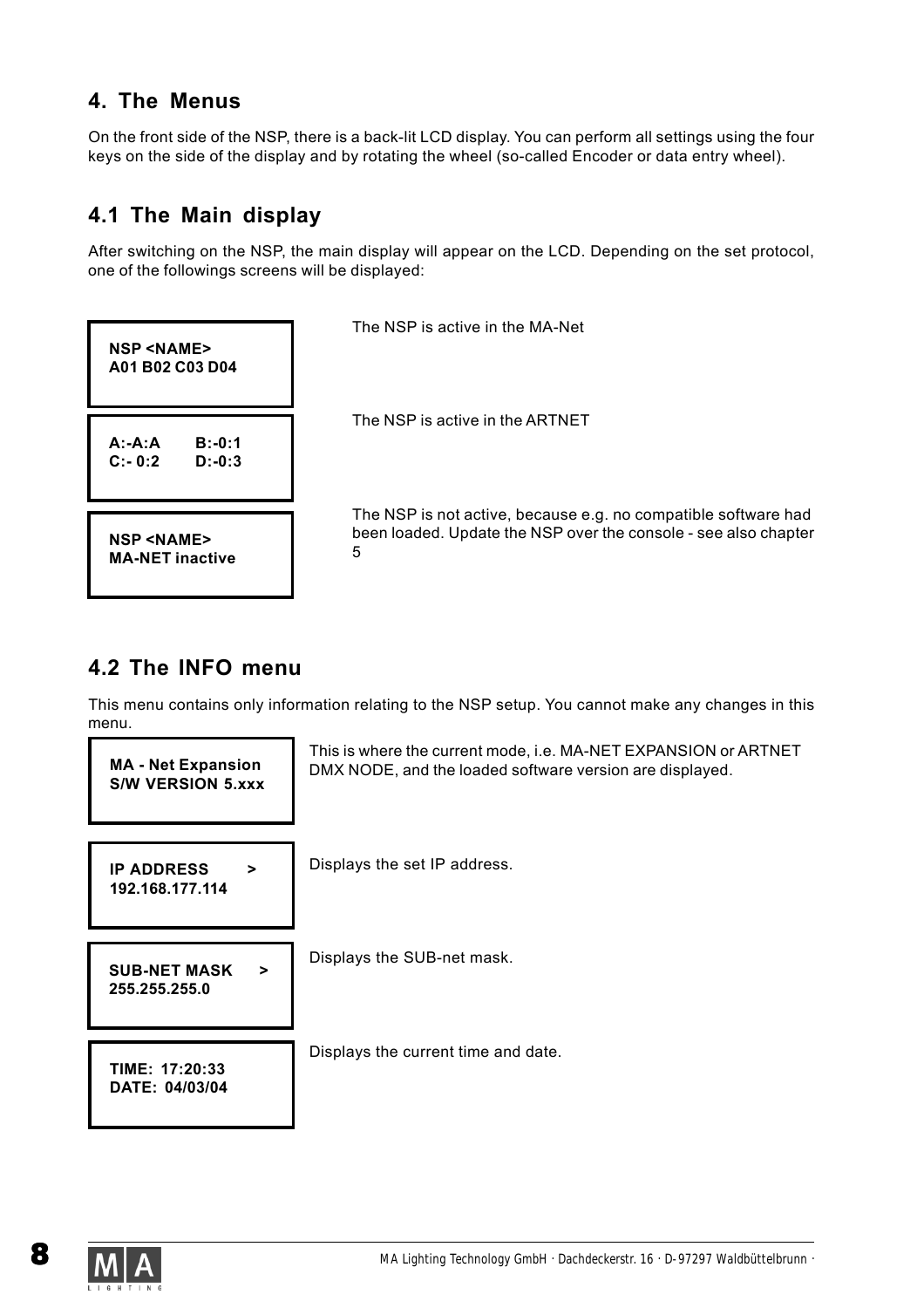Displays news, e.g. status messages.

**NSP 01 > Console Logged in**

Displays the time and date of the received message.

**TIME DATE**

## **4.3 The CONFIG menu**

Here, you can change parameters. Some menus are protocol-specific and not visible while using other protocols.

| <b>CONFIG</b> |  |
|---------------|--|
|               |  |

This is where the configuration menu starts.

| CONFIG > MODEL > |  |
|------------------|--|
|------------------|--|

Use NEXT, to enter the MODE selection.

| CONFIG MODE ><br>XXXX | Here, you can select the network mode><br>- MA - NET EXPANSION<br>- ARTNET DMX -NODE<br>Having changed a parameter (red LEDs are on), confirm with NEXT. |
|-----------------------|----------------------------------------------------------------------------------------------------------------------------------------------------------|
|-----------------------|----------------------------------------------------------------------------------------------------------------------------------------------------------|

| CONFIG > DMX                           | Use NEXT, to enter the DMX configuration menu (only in ARTNET or MA-<br>Net mode).                                                                                                                                                                     |
|----------------------------------------|--------------------------------------------------------------------------------------------------------------------------------------------------------------------------------------------------------------------------------------------------------|
| $CONFIG > DMX$ A><br>(ARTNET) XXXX     | Only in ARTNET mode: Here, you can set the address or deactivate the<br>output. Rotate the Encoder to select outputs A-D.<br>- O/P to set the output to OUTPUT<br>- OFF the output is deactivated.<br>Note: Output A does only have these two options! |
| $CONFIG > DMX A$ :<br>SUB-NET:1 PORT:1 | Here, you can set the SUBNET and PORT addresses.<br>By pressing on the Encoder, select the cell to be changed, by<br>rotating the Encoder, select the entry and then confirm with OK or ESC.                                                           |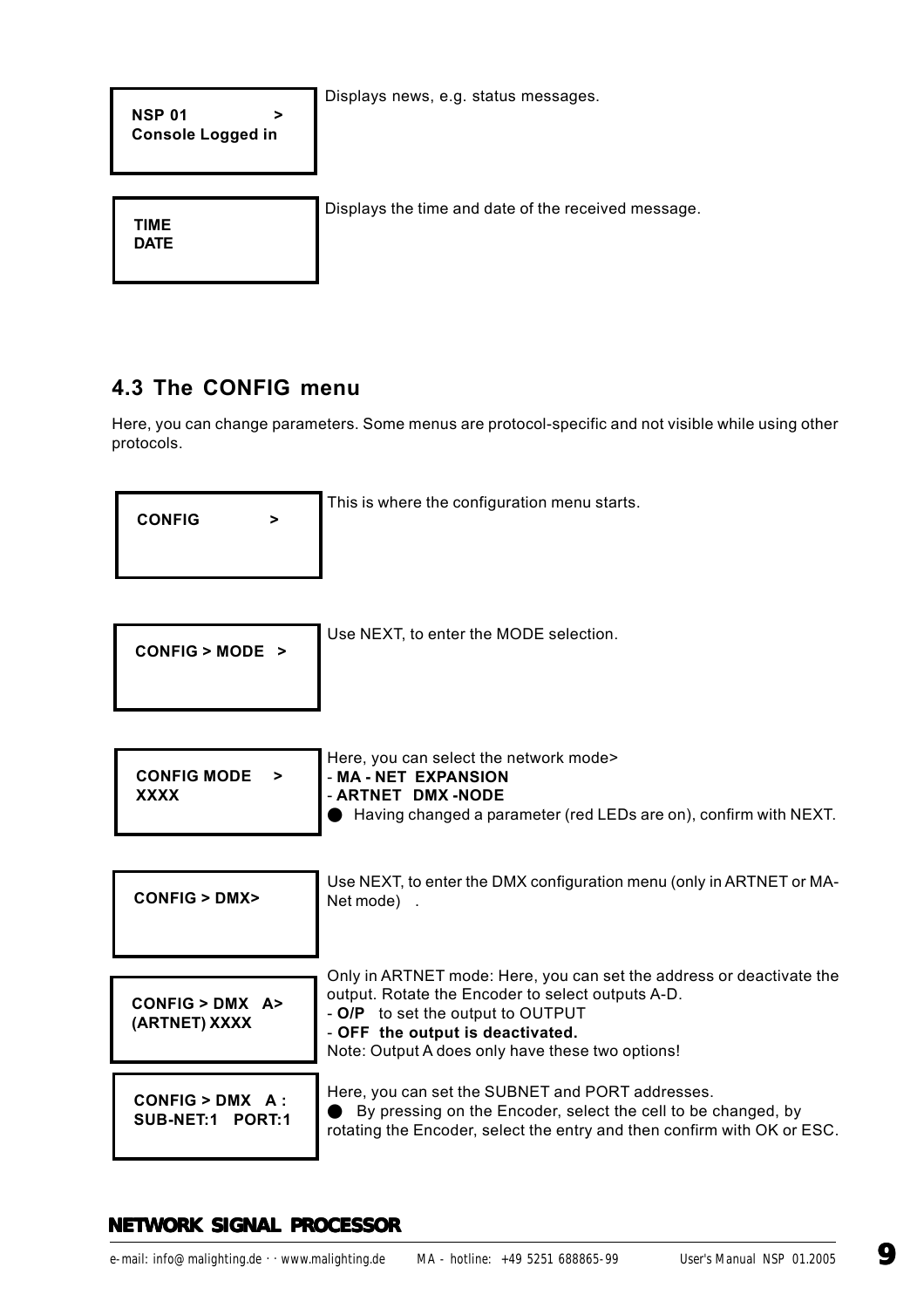| $CONFIG > DMX$ B ><br>(ARTNET) XXXX                | Only in ARTNET mode: Here, you can set the address or deactivate the<br>output. Rotate the Encoder, to select outputs A-D.<br>- O/P to set the output to OUTPUT.<br>- OFF the output is deactivated.<br>Note: Output B does only have these two options!                                      |
|----------------------------------------------------|-----------------------------------------------------------------------------------------------------------------------------------------------------------------------------------------------------------------------------------------------------------------------------------------------|
| $CONFIG > DMX$ B:<br>SUB-NET:1 PORT:1              | Here, you can set the SUBNET and PORT addresses.<br>By pressing on the Encoder, select the cell to be changed, by<br>rotating the Encoder, select the entry and then confirm with OK or ESC.                                                                                                  |
| $CONFIG > DMX$ C ><br>(ARTNET) XXXX                | Only in ARTNET mode: Here, you can set the address or deactivate the<br>output. Rotate the Encoder to select outputs A-D.<br>to set the output to OUTPUT - the (IN1) jack must not be<br>- O/P<br>assigned any more!<br>- I/P to set the output to INPUT.<br>- OFF the output is deactivated. |
| CONFIG > DMX C :<br>SUB-NET:1 PORT:1               | Here, you can set the SUBNET and PORT addresses.<br>● By pressing on the Encoder, select the cell to be changed, by<br>rotating the Encoder, select the entry and then confirm with OK or ESC.                                                                                                |
| $CONFIG > DMX$ D ><br>(ARTNET) XXXX                | Only in ARTNET mode: Here, you can set the address or deactivate the<br>output. Rotate the Encoder to select outputs A-D.<br>to set the output to OUTPUT - the (IN1) jack must not be<br>- O/P<br>assigned then!<br>- I/P to set the output to INPUT.<br>- OFF the output is deactivated.     |
| $CONFIG > DMX$ D:<br>SUB-NET:1 PORT:1              | Here, you can set the SUBNET and PORT addresses.<br>By pressing on the Encoder, select the cell to be changed, by<br>rotating the Encoder, select the entry and then confirm with OK or ESC.                                                                                                  |
| <b>CONFIG &gt; MERGER &gt;</b><br>(ARTNET) DMX C=D | Only available in ARTNET, if outputs C and D have identical settings.<br>Use NEXT, to proceed to setting the MERGER function.                                                                                                                                                                 |
| CONFIG >MERGER√<br>DMX C-HTP-D                     | Here, the highest input (HTP = Highest Takes Precedence) will be used.                                                                                                                                                                                                                        |
| CONFIG >MERGER√<br>DMX C-LTP-D                     | Here, the latest input (LTP = Latest Takes Precedence) will be used.                                                                                                                                                                                                                          |
|                                                    | Here, output C will be used, in case of a failure, it will switched over to                                                                                                                                                                                                                   |

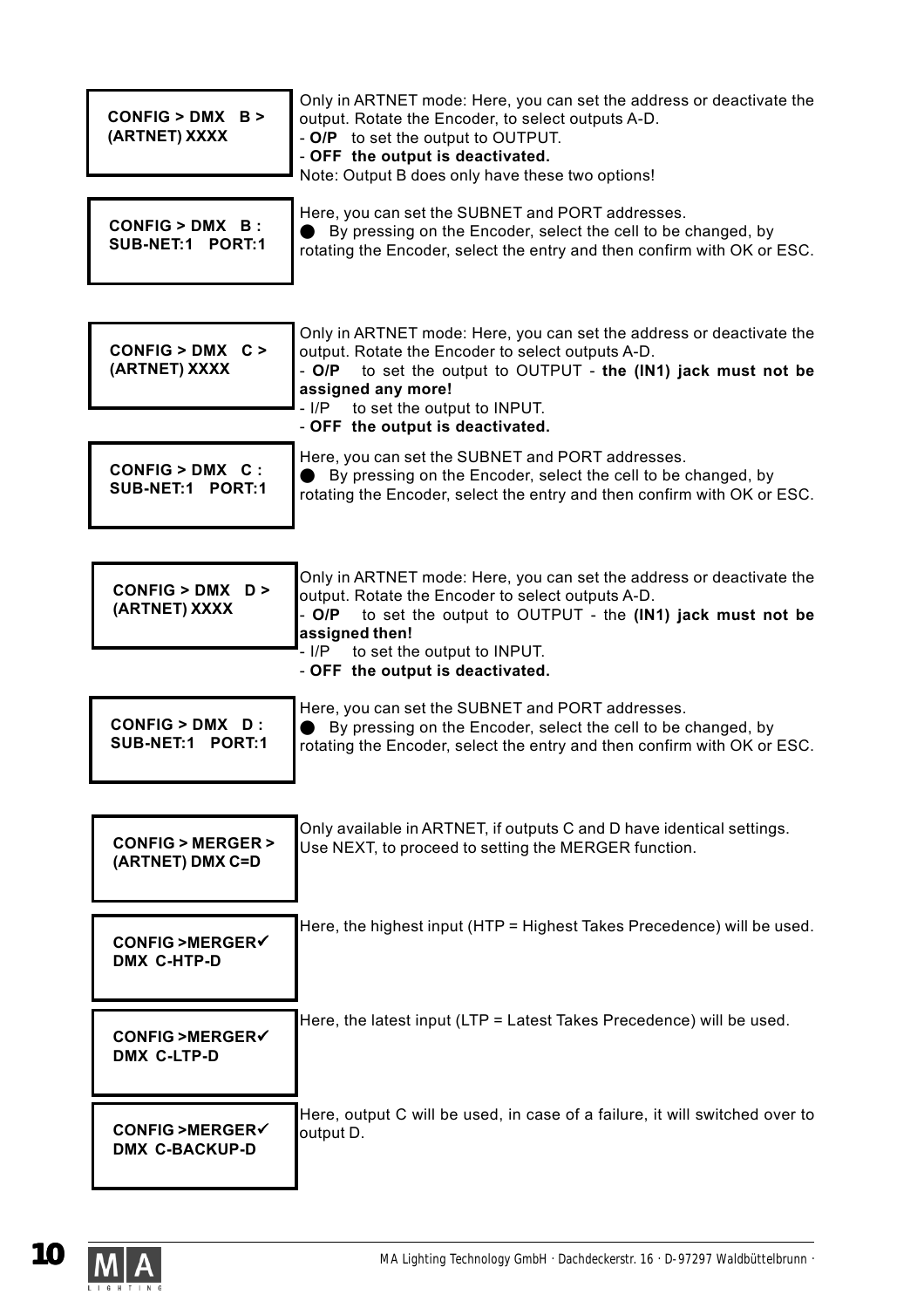| <b>CONFIG &gt; DMX&gt;</b>                           | <b>ONLY IN MA-NET</b><br>Use NEXT, to proceed to assigning outputs A-D.                                                                                                                                            |
|------------------------------------------------------|--------------------------------------------------------------------------------------------------------------------------------------------------------------------------------------------------------------------|
| <b>CONFIG &gt; DMX A</b><br><b>UNIVERSE:1(A)</b>     | By pressing and then rotating the Encoder, select the universe to be<br>assigned to this output (A - D).<br>Having completed the entries, or if no changes were made, use the<br>Encoder to scroll to outputs A-D. |
|                                                      |                                                                                                                                                                                                                    |
| <b>CONFIG &gt; ETHERNET</b>                          | From here, you can enter the configuration menu on the Ethernet.<br>- mode                                                                                                                                         |
|                                                      |                                                                                                                                                                                                                    |
| <b>CONFIG&gt;ETHERNET&gt;</b><br><b>IP ADDRESS</b>   | Use NEXT, to proceed to setting the IP address.                                                                                                                                                                    |
| <b>CONFIG EN&gt;IPADR√</b><br>192.168.105.001        | Here, you can set the NSP IP address. Take care not to assign one<br>IP address more than once!                                                                                                                    |
|                                                      |                                                                                                                                                                                                                    |
| <b>CONFIG&gt;ETHERNET&gt;</b><br><b>SUB-NET MASK</b> | Use NEXT, to proceed to changing the SUB-NET mask.                                                                                                                                                                 |
| <b>CONFIG EN&gt;NASK√</b><br>255.255.255.0           | Here, you can enter the SUB-NET mask.                                                                                                                                                                              |
| <b>CONFIG&gt;DMX&gt;FAIL&gt;</b>                     | Use NEXT, to proceed to defining what to do when NSP failures<br>occur (e.g. interruped network cable)                                                                                                             |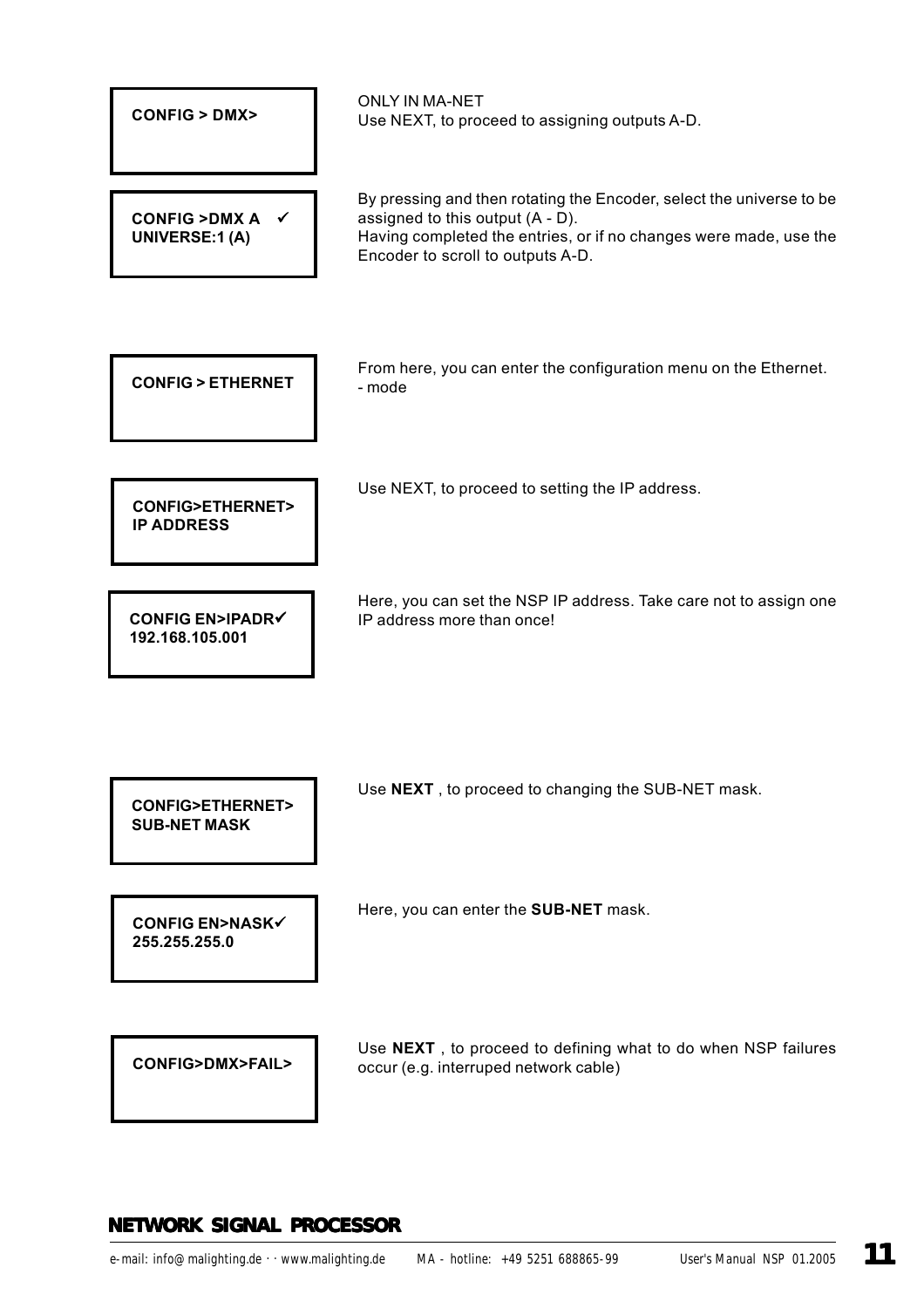| <b>CONFIG&gt;DMX&gt;FAIL</b><br><b>HOLD LAST OUTPUT</b>  | Here, you can set the output to be used in case of a NSP failure><br>HOLD LAST OUTPUT: if no signal was received from the console, the<br>last DMX signal will remain active.<br><b>FADE BLACK:</b> if no signal comes in from the console, the DMX signal<br>will be set to 0 after a specified period of time. |
|----------------------------------------------------------|------------------------------------------------------------------------------------------------------------------------------------------------------------------------------------------------------------------------------------------------------------------------------------------------------------------|
| <b>CONFIG&gt;DMX&gt;FAIL</b><br><b>FADE BLACK: xm xs</b> | As an addition, if FADE BLACK was set:<br><b>FADE BLACK: xm xxs:</b> if no signal comes in from the console, the DMX<br>signal will be set to 0 after the period of time (5>59 minutes max.)<br>specified here.                                                                                                  |
| <b>CONFIG&gt;DMX&gt;FAIL</b><br>TIME OUT: xm xs          | <b>TIME OUT: xm xxs:</b> if no signal comes in from the console, the DMX<br>signal will be set to 0 after the period of time (5>59 minutes max.)<br>specified here.                                                                                                                                              |
| <b>CONFIG&gt;DATE&gt;</b>                                | Use NEXT, to proceed to setting the date.                                                                                                                                                                                                                                                                        |
| <b>CONFIG&gt;DATE</b><br>DATE: 25/03/04                  | Here, you can set the current date.                                                                                                                                                                                                                                                                              |
| <b>CONFIG&gt;TIME&gt;</b>                                | Use NEXT, to proceed to setting the time.                                                                                                                                                                                                                                                                        |
| <b>CONFIG&gt;TIME</b><br>TIME: 16:32:48                  | Here, you can set the current time of day.                                                                                                                                                                                                                                                                       |
| <b>CONFIG&gt;LANGUAGE&gt;</b>                            | Use NEXT, to setting the language.                                                                                                                                                                                                                                                                               |
| <b>CONFIG&gt;LANGUAGE</b><br><b>English</b>              | Here, you can set the display language.<br>Presently (version 5.0), only English is available.                                                                                                                                                                                                                   |

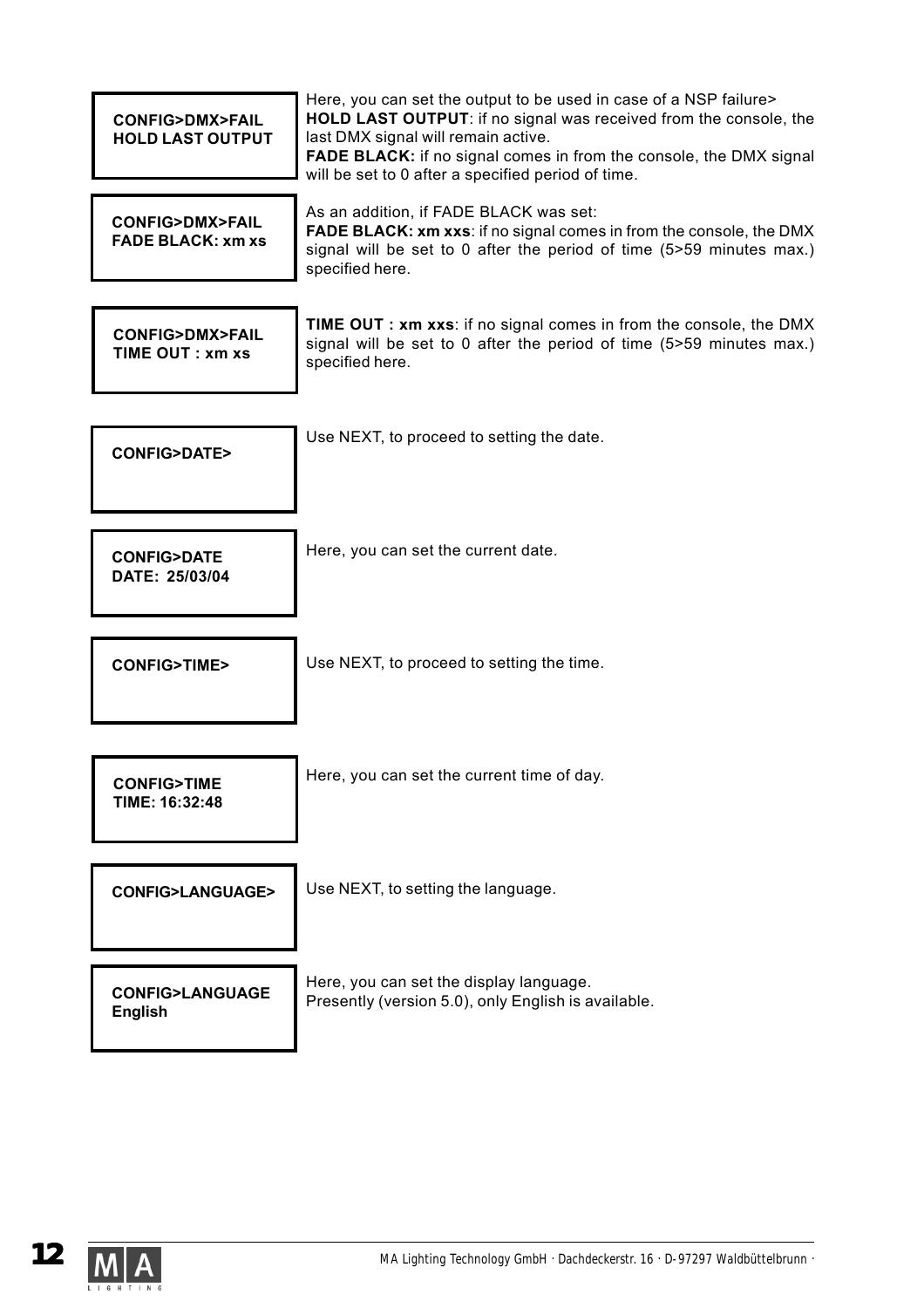#### **Note:**

**If more than 4,096 parameters are to be used, you need a network having a transmission rate of 100 Mbit.** Make sure that no components are linked to the network that would reduce the rate to 10 Mbit. Consoles with the following serial numbers will be no problem in a network, as they already have a 100 Mbit network adapter plus a 256 MB memory installed>

| - grandMA             | as of SN 490 |
|-----------------------|--------------|
| - grandMA Light       | as of SN 317 |
| - grandMA UltraLight  | as of SN 232 |
| - grandMA Replay Unit | as of SN 38  |

Consoles having lower serial numbers, must be upgraded with 256 MB RAM and a 100 Mbit network adapter.

#### **5. Update**

The best and fastest way to update the NSP is via a network. In order to do this, the NSP must be in the same network as the console (grandMA, grandMA-light, grandMA-ultralight , Offline, or onPC), i.e. the first 3 groups of the IP address must be identical. On this console, the desired software version must have been loaded.

- set the NSP in CONIG MODE to MA-NET (not possible in ARTNET)
- O Mark the desired NSP on the console in SETUP / UPDATE SOFTWARE

start the update with UPDATE CONSOLE - after the automatic reboot, the NSP should display the loaded software number in the INFO window.

## **6. Commissioning**

Before commissioning the NSP, please read the general Safety Instructions (see chapter 9) and follow the material VDE or EN regulations!

The MA NSP can be mounted in a 19" rack (needs 1 U). To achieve a better stability, horizontal rack bars should be used.

6.1 Fan control

Please provide for a sufficient air supply. A fan on the rear side will aspirate air and will blow it out through a vent on the front side.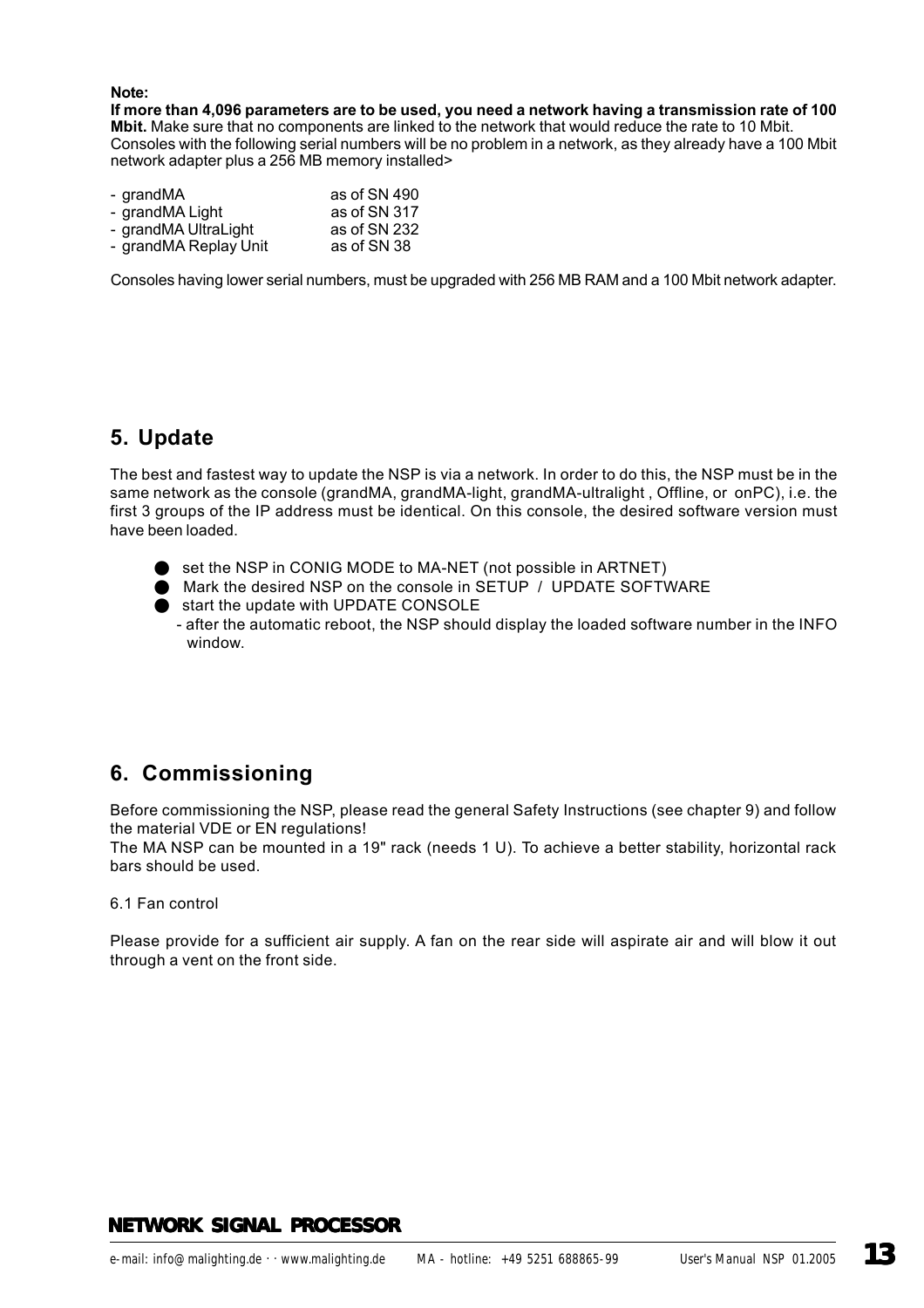## **7. Specifications**

| Housing type:                                                                                                                              | 19 inch 1U                                                       |  |
|--------------------------------------------------------------------------------------------------------------------------------------------|------------------------------------------------------------------|--|
| Width:                                                                                                                                     | 483 mm (o.a.)                                                    |  |
| Height:                                                                                                                                    | 48.5 mm                                                          |  |
| 170 mm (w/o input or output plugs)<br>Net mounting depth:<br>The actual gross depth depends on the plug type and of the cable outlet used. |                                                                  |  |
| Weight:                                                                                                                                    | $3.3$ kg                                                         |  |
| Power supply                                                                                                                               | 100 - 240 V AC via Euro plug. No switching of voltage necessary. |  |
| Fuse                                                                                                                                       | T <sub>1</sub> A (slow)                                          |  |

#### **8. Inputs and outputs**

#### **8.1 DMX Input and Output**

The DMX input complies with the USITT DMX 512 (1990) standard. Every device constructed according to this standard, can trigger the MA NSP.



**WARNING:** If the C or D output is set to OUT, the ancillary IN jacks may not be assigned, i.e. if the OUT C jack is set to OUT (from the CONFIG menu), the (IN 1) jack may not be assigned – same applies to OUT D and (IN 2). A wrong assignment can lead to the destruction of all devices connected or of the NSP!

The DMX input is protected against over-voltage with additional suppressor diodes and complies with the RS485 or RS 422a standard.

The OUT C DMX output (Thru 1) is connected 1:1 (pins 1 through 3) with the (IN 1) DMX input. Same applies to OUT D (Thru 2) with (IN 2).

| Pin assignment: |                  | $pin 1 = earth (not connected to ground)$ |
|-----------------|------------------|-------------------------------------------|
|                 | pin 2 = Data -   | $pin 4 = not assigned$                    |
|                 | pin $3 = Data +$ | $pin 5 = not assigned$                    |

Please note that all DMX devices are connected "in series" and that you cannot build y connections. The DMX line has to be terminated by a 100 terminal resistance between pin 2 and 3.

Make the settings for DMX address etc. in the respective menus.

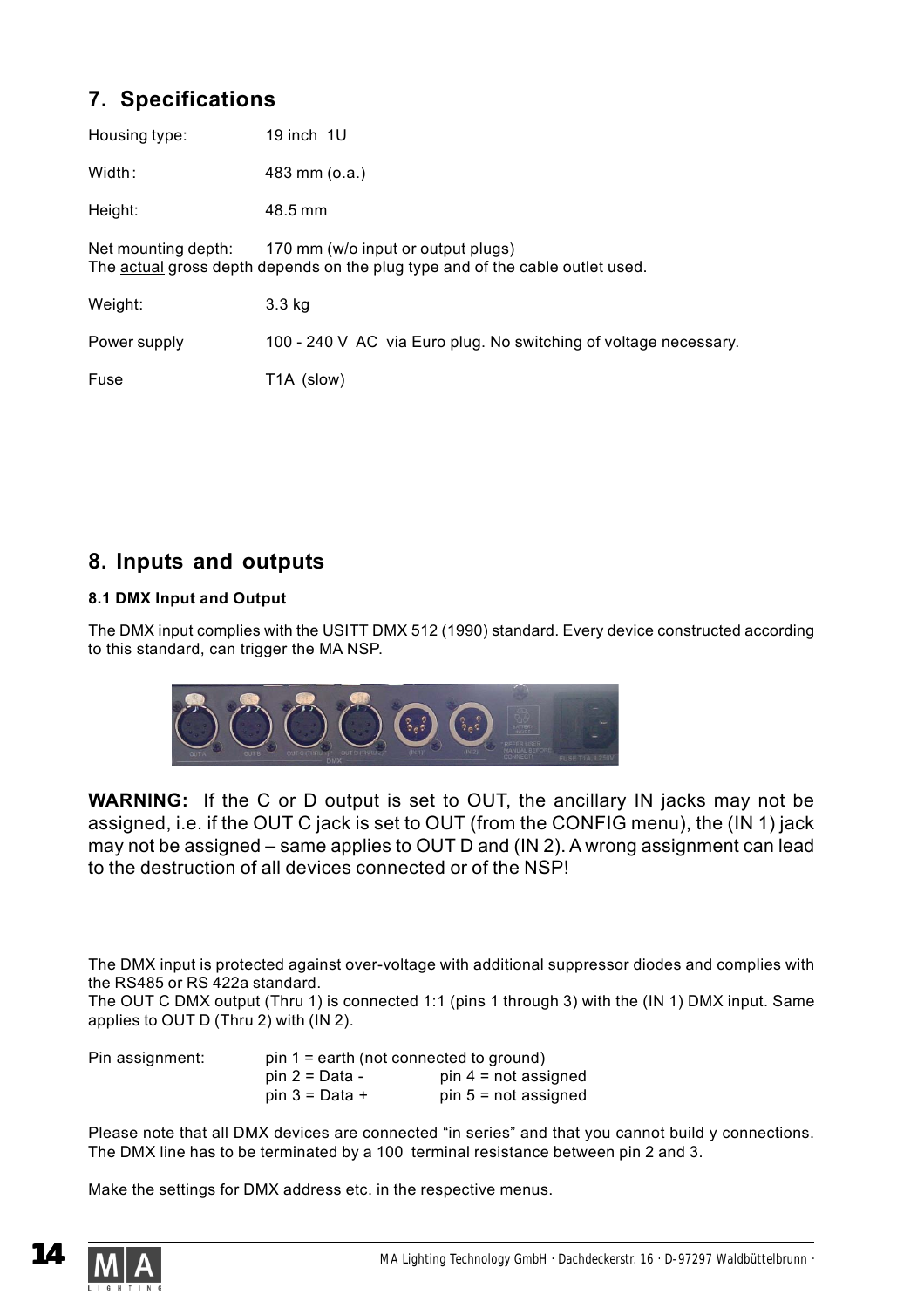## **9. Important Safety Instructions**

- 1. Read all the instructions in the user's manual.
- 2. Keep the user's manual for later use.
- 3. Follow all cautions and warnings indicated on the unit.
- 4. Pull the mains plug before cleaning the unit; don't use any liquid or spray cleanser. Clean with a dry cloth.
- 5. Do not use the unit near water.
- 6. Do not place the unit on unstable surfaces. It might fall down and be damaged.
- 7. Do not block or cover any ventilation slots in the housing they guarantee the reliable functioning of the unit and protect it against overheating. Do not install the unit into a frame unless sufficient ventilation is guaranteed.
- 8. The unit is provided with a safety plug. This plug can only be used with safety sockets.
- 9. Do not place any objects on the power cord. Protect it from being walked on or pinched particularly at plugs and the point where they exit from the apparatus.
- 10. If using an extension cord, make sure the rated output of all units connected in aggregate does not exceed the maximum rated output of the extension cord.
- 11. Do not spill any liquid over the unit! Do not insert any objects through the slots of the unit, as these could get in contact with live parts or could cause short circuits. This may cause fires and electric shocks.
- 12. Only use power cords which are marked as safety-proof.
- 13. Do not use any high-power walkie-talkies or cellular phones near the unit.
- 14. The unit should be serviced by qualified personnel only, as live parts may be exposed when opening and/or removing coverings; besides others, you run the risk of suffering an electric shock. All service work should be exclusively performed by qualified service technicians.
- 15. If one of the following conditions occurs, please pull the mains plug and call the customer service!
	- A. Power cord or mains plug is damaged or worn.
	- B. Liquid has penetrated into the unit.
	- C. The unit was exposed to rain or high ambient humidity.
	- D. Having observed all regulations, the unit would not function properly. Do only manipulate the controls mentioned in the instructions, as wrong settings on other controls may damage the unit; all too often, it is very time-consuming to have damaged parts repaired by a service technician.
	- E. The unit dropped to the floor and the housing was damaged.